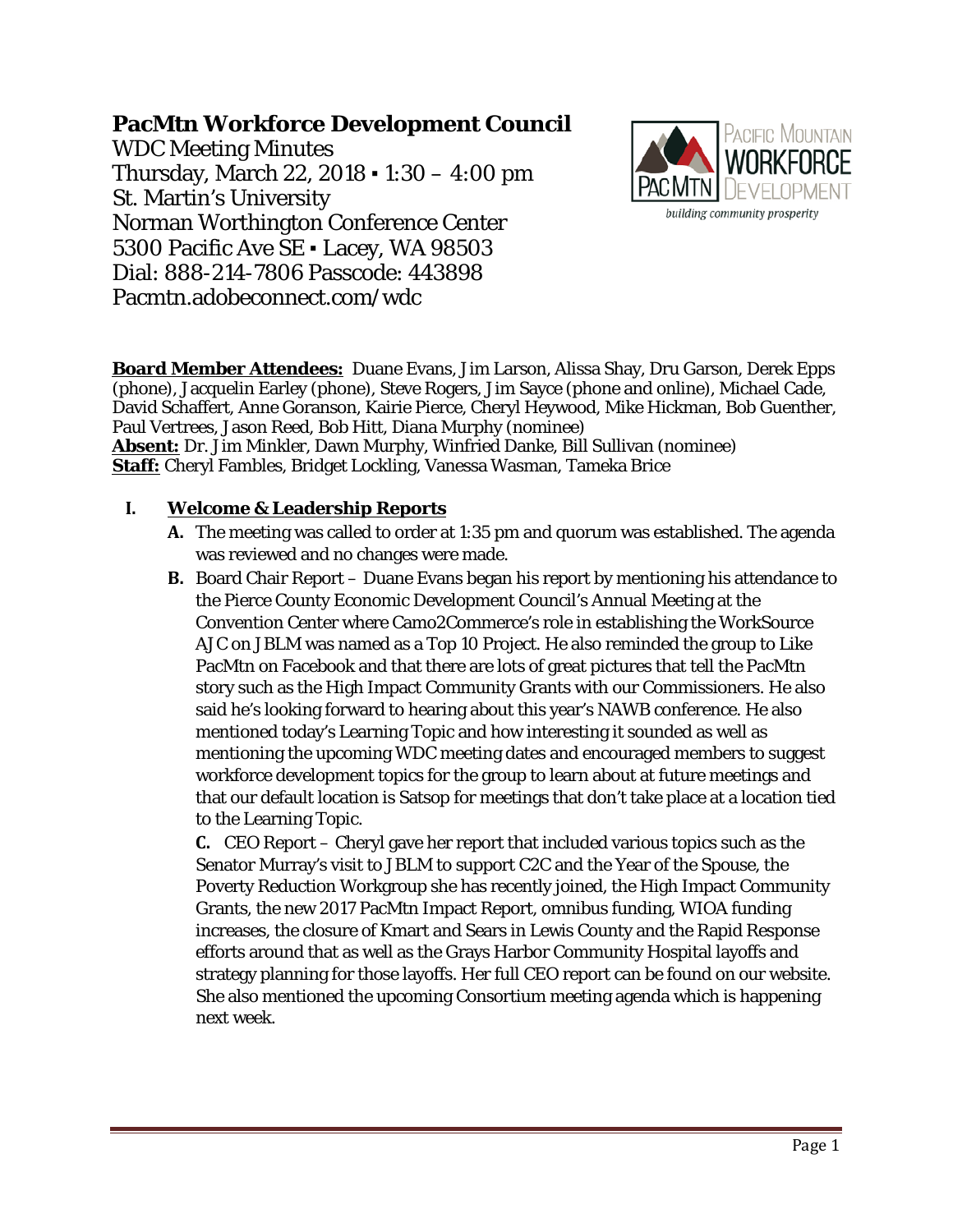## **II. Consent Agenda**

**A.** Approval of the November 2017 and December 2017 Board Minutes – *Bob Guenther motioned to approve the Minutes, seconded by Mike Hickman.* **Motion carries. B.** Approval of Quarterly Financial Statements and Approval of the PY16 990 Tax Statement – *Michael Cade motioned to approve the Statements, seconded by Jim Larson.* **Motion carries.**

## **III. Committee & Task Force Updates**

- **A.** One Stop Committee Cheryl Heywood said that at the last group meeting there was a report out on the quality improvement plan and that a one page charter was created for the plan. The group has met twice this year and that Timberland Regional Library (TRL) is planning for full certification by November 2018.
- **B.** Adult Basic Education and Literacy Cheryl Heywood said the last meeting took place at TRL and that the High School 21+ program was discussed. The State Board of Technical Colleges has \$100K in funds for colleges to apply for the High School 21+ program within the colleges and have until the end of April to apply. Cheryl Heywood mentioned that TRL would be work with the awarded college to provide Chrome books and teachers will meet with HS 21+ students at various TRL locations.
- **C**. Youth and Specialized Populations David Schaffert and Kairie Pierce discussed the new committee charter saying that it was a blending of the Youth and Specialized Populations Task Forces to allow a broader spectrum of serving these commonly underserved populations and to showcase how these individuals can help businesses thrive. He said that the committee will create pathways, agency and resiliency in an effort to instill hope and reduce apathy for all job seekers and to make recommendations to the Workforce Development Council to prioritize fund procurement that addresses gaps in services. The next meeting is scheduled for April. David asked for a motion to approve the charter from the group. *The Committee moved to approve the revised Charter, seconded by Jim Larson.* **Motion carries**.

## **IV. Action Items & Strategic Discussions**

**A.** Review January 2017 Board Retreat Notes and Discussion of Next Possible Steps – Cheryl Fambles reviewed the list of Enhanced Collaboration between the PacMtn WDC and Economic Development Councils. She said that this list will be taken to the EDCs to ask their thoughts and suggestions on this matter. Cheryl went through all seven items with most discussion around the last topic of reviewing possible Opportunity Zone designations for the region. The idea is to research and review the State's current position and the possibility of PacMtn regional inclusion. Some Board members mentioned their involvement in potential Opportunity Zones in the Grays Harbor and Pacific county areas and reported on their proposed plans for submitting Opportunity Zone designations tied to census areas.